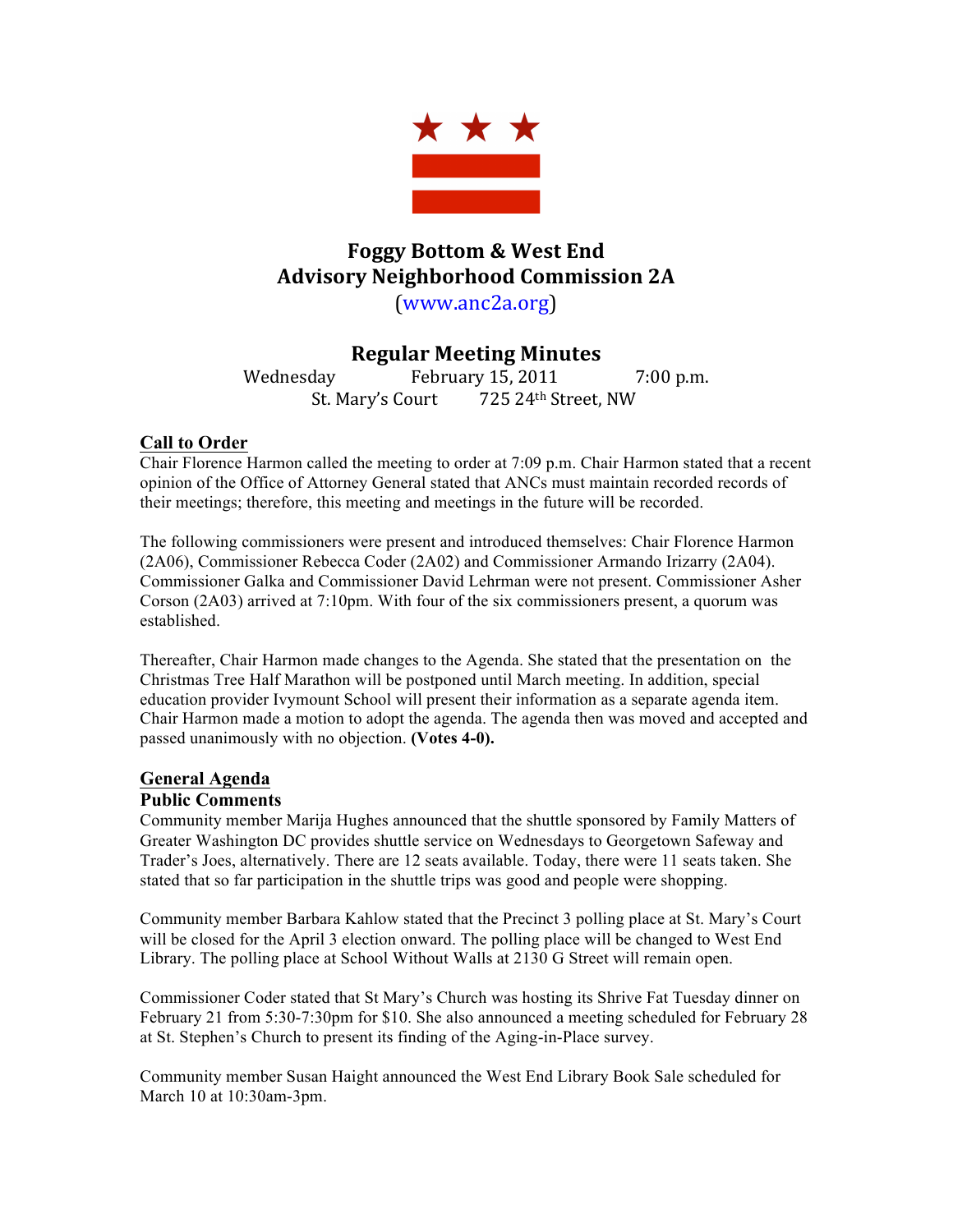Eric McGuire introduced himself as the new captain of D.C. Fire and Emergency Medical Services' Engine Co. 2.

Two candidates running for At-Large Council member, now occupied by Vincent Orange, introduced themselves. Sekou Biddle spoke about his candidacy for At Large Council Member for the April 3 election. He stated that the reason for his running was that he was dissatisfied with the direction of the DC Council.

Peter Ross spoke about his candidacy for At-Large Councilmember for the April 3 election. He stated that the Council was broken and that new Council members would address the problems. He focused on school, safety, and revitalizing neighborhoods.

#### **Safety Report**

No public safety report was given because there was not an officer from the DC Metropolitan Department 2<sup>nd</sup> District present.

#### **Foggy Bottom Farmers Market 2012 Application**

Laura Genello announced that the seventh annual Foggy Bottom Farmers Market will open on Wednesdays from 3-7pm, at  $24<sup>th</sup>$  and I Street and New Hampshire Avenue. They requested from ANC2A Commisison a letter of support to attach to their renewal application for the 2012 season. The application will focus on their need for street closures and parking restrictions (New Hampshire Avenue and 24<sup>th</sup> Streets).

Commissioner Irizarry stated he has shopped many times at the Farmers Market and has enjoyed it very much. He is very happy to have the market. He has never heard of any problems from community members. He is very happy to support their request.

Commissioner Corson also expressed his support of the Market. He has heard of occasional problems regarding patrons parking in private spaces. He encouraged the Farmers' Market to alert their patrons not to park in private spaces.

Farmers Market representatives stated they will put orange cones on these private spaces to limit patrons from parking.

Chair Harmon moved to send a letter of support to DDOT for the Farmers' Market 2012 application to restrict parking and street closure permit. The motion was seconded by Commisioner Coder and passed unanimously. **(VOTES: 4-0) (Attachment # 1)**

#### **Ivymount School, a 50 year old special education provider, Stevens School Interest.**

Jan Wintrol, president of Ivymount School made a presentation about Ivymount and its interest in Stevens School. Ivymount School has been located in Rockville Maryland for the past 50 years, providing educational services to disabled students aged 4-21 years old, specifically with autism and multiple disabilities. Their mission is to service students that the public schools have not served. They have been actively involved with community and school systems.

They have many DC residents enrolled in their schools, with their transportation paid by DC government. Ivymount School wants to provide the same service in Washington DC for its residents at Stevens School, resulting in reduced transportation costs for DC residents attending their proposed school at Stevens School in the West End.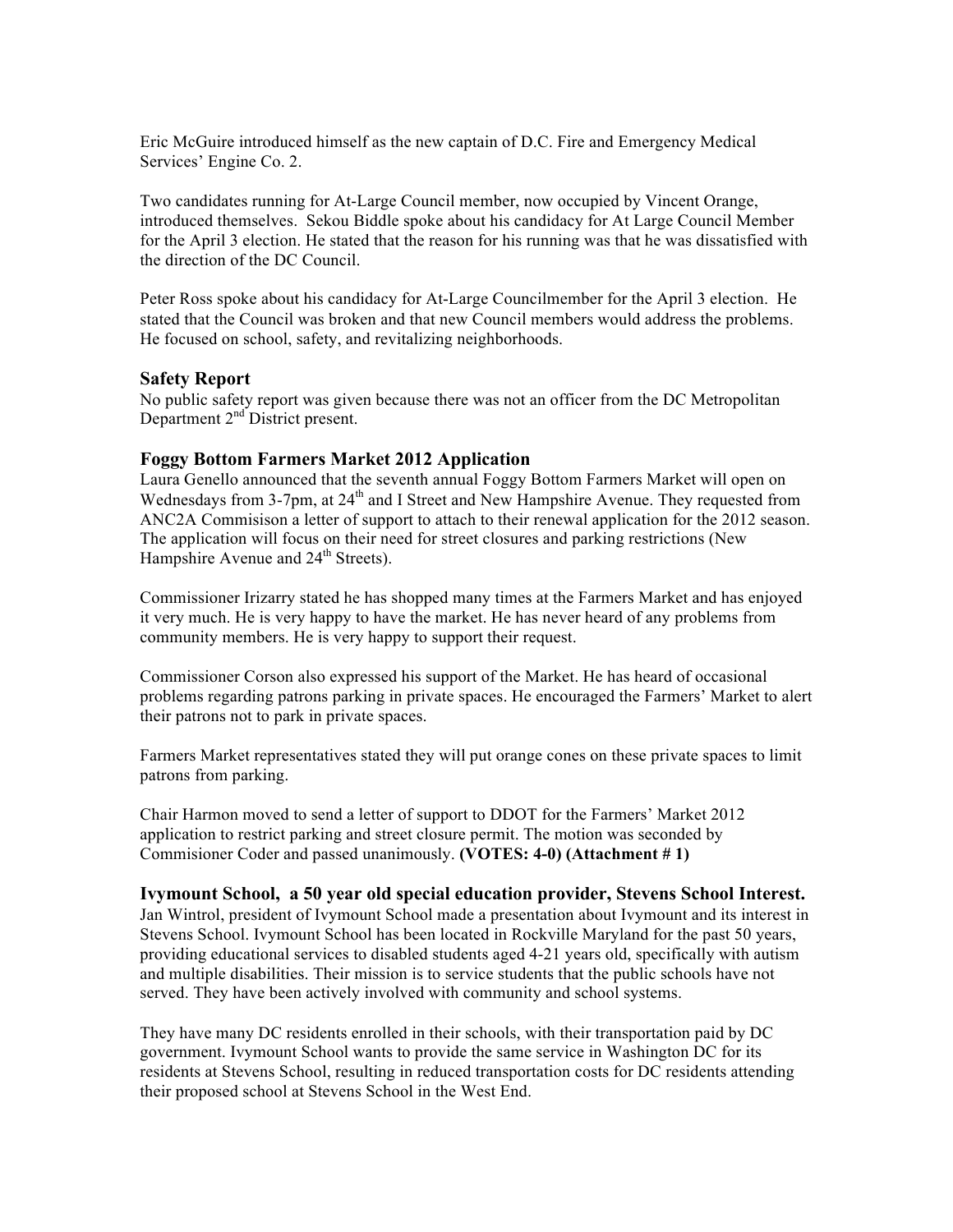Ivymount School is currently in Round One, presenting their REIFP. A parent informed them of this opportunity.

In reponse to community questions, Ivymount responded:

- They have 215 students on the Ivymount Community campus (275,000 sq ft).
- Their class size is small.
- They offer discrete programs and plans to honor the African American history of Stevens.
- Their tuition ranges \$45,000 \$60,000 depending on the needs of the student.
- They are known for their outreach and teacher training.

- They are currently in Round One and are assembling the lengthy application form and documentations and questions including regarding financing.

- They want to partnership with others DC educators who could participate in their teacher training program.

Chair Florence Harmon said that DC is currently paying for DC residents attending Ivymount and other schools outside of DC, draining the DC budget. She said she learned from tutoring special needs students that they were not being served well by DC public schools. Commissioner Corson stated that there was a shortage of special needs schools in DC. He asked whether they have funds necessary to get a school up and running and operating at Stevens School. He also asked how they were planning to honor Steven's African American history. Commissioner Irizarry asked if Ivymount provides formal support to the students and if they were planning fundraising.

#### **Update on historic Stevens School RFP process**

No report regarding the update on the Stevens School REIFP process was given. Commissioner Coder stated that an update will be provided at the March meeting.

### **Request to DPR for completion of Francis Field improvements including adressing needs for safety lighting and signage**

Commissioner Coder stated that the Friends of Francis Field and West End Friends have spent the past five years improving the field. They secured \$350,000 from private funds to upgrade the park, new safety lights, planting, benches, pathways and fountains. Then DC paid for and provided re-sodding and the additional plants. However, Commissioner Coder stated there was much left to be done. She requested that DPR set a timeline to complete their improvements and add a dog park. Her constituents haveconsistently raised this issue and wanted additional signage regarding closing times. Currently, DPR standard signage only states that parks close at dusk.

Community member Pat Tiff (who lives in 2501 M St condo facing the park) stated she appreciated the first phase of the improvement plan. However, the Field remains a dust bowl and there is much light pollution that makes her condo appear as if it were in the middle of a sports arena. She requested that the light fixtures get painted and are directed down and not upwards.

Community member Anita Dilberto stated she was pleased that the ANC supported their lighting problem and secured funds for the dog park. She, along with another community member, requested that the signage provided information regarding the dog park rules..

Commissioner Corson asked whether any new dog parks had been established since Mayor Gray was elected. Commissioner Coder stated that one has been approved and two more are on the way. Commissioner Coder stated that she will attend the oversight hearing and the budget hearing for DPR and will raise these issues. She read the resolution to the record. She made a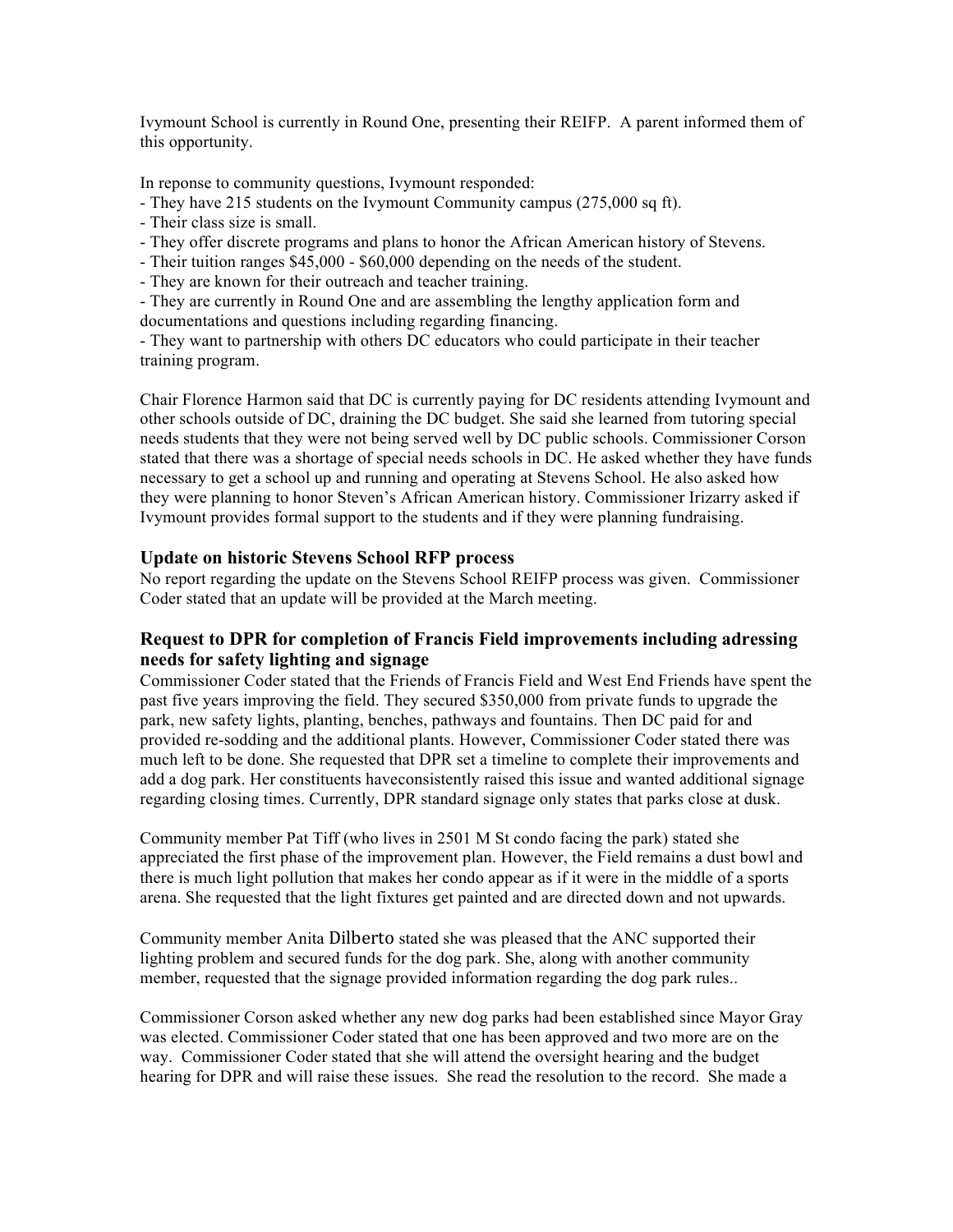motion to approve the resolution as amended. Commissioner Corson seconded the motion. The motion passed unanimously. **(VOTES: 4-0) (Attachment # 2)**

#### **Army Ten-Miler – October 21, 2012**

No report regarding the Army Ten Miler was given because representatives of the Army Ten Miler organization were not present.

# **36th Marine Corps Marathon – October 28, 2012**

Representatives from the Marine Corps Marathon presented the information regarding the marathon. It will occur October 28, 2012. The race course will traveling the route as last year, along Rock Creek Parkway, Ohio Drive, Hains Point, Main Street, Independence Avenue and 15<sup>th</sup> Street. The Marathon will begin at 8:16 am, with the last runner finishing at 12:21 pm. There will be rolling temporary street closing from 7:53am-12:38pm. There will be feeding stations and water stations. Cleanup will occur after the last runner has passed. Fifty marines will be at the stations. Currently, there are 30,000 registered runnters, but expect 22,000 at the starting line.

They requested a letter from ANC2A in support of the  $36<sup>th</sup>$  Annual Marine Corps Marathon race, along with six other ANCs through which the course will run. Chair Harmon made a motion for a letter of support for the street closures for the planned Marathon. She requested a draft of the letter from the presenters. Commissioner Coder seconded the motion. The motion passed unanimously. **(VOTES 4-0) (Attachment # 3)**

# **DDOT public space application for 800 22nd Street (Square 55 – GWU Science & Engineering Hall) - 2 curb cuts, handicap ramps, curb, gutters)**

Susan Cora of GWU presented their application and requested a letter of support from ANC2A. The proposed items complies with GWU street scape plan., GWU has worked with the community regarding tree boxes, parking spaces, sidewalks, and meters. Four curb cuts are proposed, located on  $22<sup>nd</sup>$  and H,  $22<sup>nd</sup>$  and I and  $23<sup>rd</sup>$  Street. They will be brick on concrete or concrete. Three trees will be planted on  $23<sup>rd</sup>$  Street. GWU will be responsible for the landscape and its maintenance. There will be a variety of trees, not just one type. The paving of the curbs and sidewalks will be cobble. Segmented benches will be located on 22<sup>nd</sup> Street and I Street. Bike parking will be available, with a combination of 62 public spaces and 40 private spaces. They will be located near the entrances. Private spaces are found inside GWU property line. Street lights and parking meters comply with DDOT standards, with globes will be located between trees. The John Wilson Park, located in Square 55, has been moved to 23<sup>rd</sup> Street.

Residents requested that GWU not block access to a park located within Square 55, as they have done with a park constructed on Square 54. GWU officials pledged they will not close nor have the Square 55 park gated and would look into posting signs about the hours of operation for Square 54 park, and the DDOT policy. In addition, GWU police make rounds throughout the campus. GWU has not determined the tenant for  $22<sup>nd</sup>$  and I Streets.

Commissioner Irizarry also expressed his desire for an open and accessible park at all times.

Commissioner Corson expressed his frustation with GWU undergoing construction for nonacademic use and the issue of public and private space.

Chair Harmon expressed her preference that the community not dictate the type of benches that GWU should use. She also preferred to have established hours for the public park. She stated she will complete the DDOT letter and form.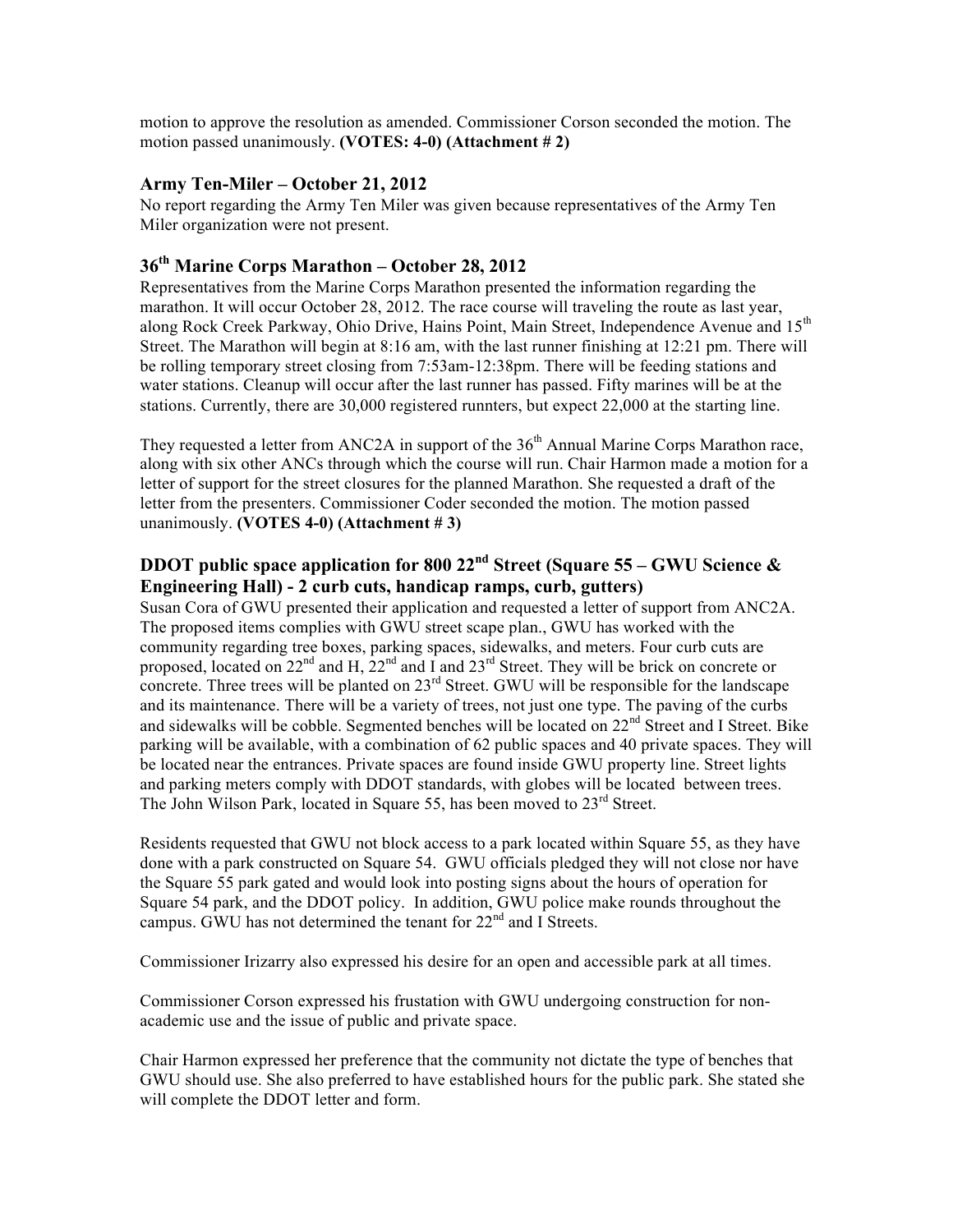Chair Harmon made a motion to write a letter of no objection to the planned curb cuts and other public space changes as part of GWU's Science and Engineering Complex, now under construciton on Square 55. Commissioner Coder seconded the motion. The motion was voted and upon and passed. **(VOTES: 4-0) (Attachment# 4)**

#### **Update - West End Library Redevelopment Project**

Commissioner Coder provided an update to the West End Library Redevelopment Project. The Zoning Commision voted Monday night to unanimously support the project, conditionally that the developer return within 30 days with information regarding financing and schedules. A final vote is expected next month. The next phase is the construction phase. The Library and Fire Station have to be developed before thethe developer can receive a certificate of occupancy. They will open in three years. She will request a firm date for breaking ground. The West End Library will stay at its current location for 2012.

### **Matters before Historic Preservation Review Board Square 102 Update (Museum at 21st and G Streets)**

Susan Cora (GWU Planning) provided ANC2A with a revised plan for the museum that includes updates in advance of the next Historic Preservation Review Board ("HPRB") hearing in November 2012 and the Zoning Commission hearing on April 15th. ANC2A has supported this project for the historic review phase. Ms. Cora stated that the changes were based on feedback from the HPRB.

Susan Cora (GWU Planning) stated that Square 102 was included in the GWU campus plan. They presented this plan before ANC2A in October 2011. The hearing at the DC Historic Preservation Review Board was in November, and GWU will present their plan on February 23 to HPRB. The Museum Project, located in Square 102, involves Woodhull, Corcoran and the University Yard. Woodhull will be renovated and will link with the new museum on the  $2<sup>nd</sup>$  level. The museum will house the collection donated by Albert H. Small (former head of the Smithsonian) and the Textile Museum.

The HPRB did not consider opponents to the project. The site was approved for development in the 2007 campus plan.

Changes have been made to the original plan previously presented to ANC2A. The curbing will be made of limestone. There will be banners and hangers to hold banners. Banners will be flat, perpendicular or at angle to the building.  $21<sup>st</sup>$  Street is a narrow commuter street. The building will be made of Indiana buff limestone (like Lisner Hall and the Hall of Government building across the street. The museum building will be pulled back from 21<sup>st</sup> Street and peels off. The garage will be made of limestone and will blend with the rest of the building. Woodhall will be restored. The sidewalk has been widened.

GWU is requesting a letter of approval for the historic component in front of HPRB.

Community member Barbara Kahlow suggested that ANC2A not take a positive position on this project. She stated that loading dock and bus drop-off should be moved to G Street, NW, and that 21<sup>st</sup> Street is a commuter street resulting in hazard conditions.

Commissioner Corson stated that ANC2A commissioners were not trained as architects nor able to evaluate the project on its historical value, thus resulting in evaluations based on individual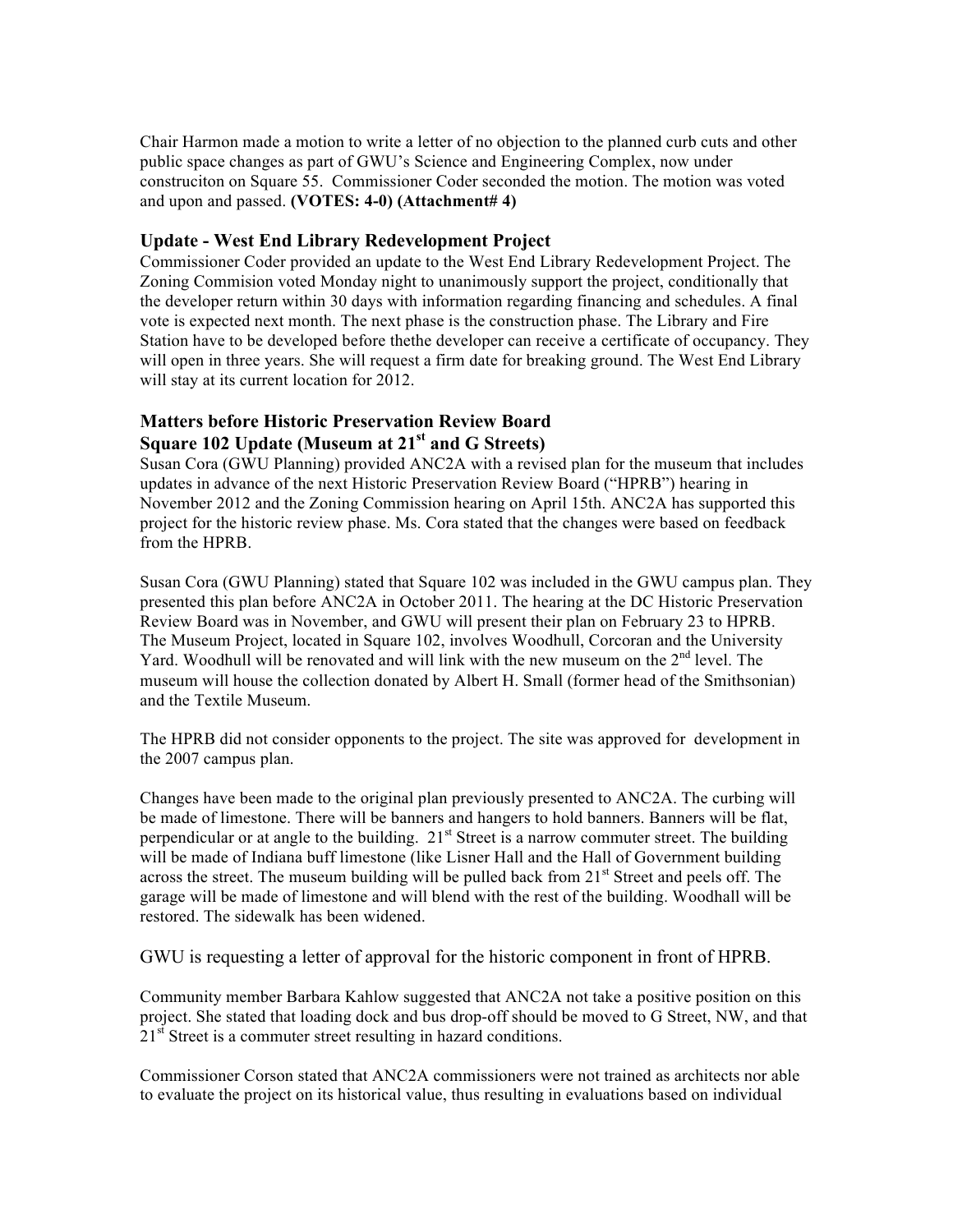taste. He is not concerned with the design of the project. His concerns related to the zoning issues and the effect on the quality of life of the residents. The design looks better. Commissioner Coder commented that the restoration of the Woodhull House was a good thing. Chair Harmon stated that the banners were a good idea.

GWU will present more detailed plans for the building's design and operations to the ANC2A before an April 5, 2012 Zoning Commission hearing.

Chair Harmon presented a motion of providing a letter of no-objection to HPRB regarding GWU revised plan for the museum in the 700 block of 21<sup>st</sup> Street. Chair Harmon also asked that GWU provide a draft letter. Commissioner Irizarry seconded the motion. The motion passed unanimously. **(VOTES: 4-0) (Attachment # 5)**

#### **Administration**

#### **Funding for ANC Counsel to monitor GWU Stage 2 PUD applications**

Commissioner Florence Harmon raised the issue of seeking legal advice to explain procedural issues regarding GWU campus plan. She emphasized that the monies will not be used for litigation. She emphasized the benefit of having a lawyer who is experienced and educated on zoningprocedures pertaining to Second Stage PUDs and changes to the campus plan that merit review. She also stated that the ANC2A will be billed monthly. The advice will be requested by the Chair.

Commissioner Irizarry stated that it was a good idea to have someone provide review and advise on upcoming issues relate to GWU campus plan. He suggested that the work requested be specific. Commissioner Irizarry raised the issue of having a training for the Commissioners for this topic.

Commissioner Corson stated that this ANC2A has limited funds and therefore should be careful on how its monies are spent. He suggested that the monies be limited to \$2000 and for PUDs related to GWU and their changes to the campus plan. He also stated that the campus plan was now being amended and the Second Stage PUD was before the Zoning Commission.

Chair Harmon presented a motion to set aside \$2,000 for general legal advice on zoning matters, but not to include the filing of any legal challenge, pertaining to George Washington University campus plan issues. Commissioner Corson seconded the motion. The motion was voted upon and it was passed. **(VOTES: 4-0)**

#### **Adoption of January 18 minutes**

Chair Harmon introduced a motion to approve the minutes of the January 18, 2012 ANC2A meeting, that included changes and edits from the Commissioners. Commissioner Coder seconded the motion. The motion was voted upon and passed. **(VOTES: 4-0). (Attachment # 6 )**

#### **2012 Budget Discussion at the March Meeting**

Chair Harmon announced that the 2012 Budget will be presented at the March meeting.

#### **Monies for Tape recorder of meeting**

Chair Harmon stated that the ANC meetings must be recorded. She introduced a motion to approve the spending of a maximum of \$150.00 for a tape recorder. Commissioner Irizarry seconded the motion. The motion was voted upon and passed unanimously. **(VOTES: 4-0)**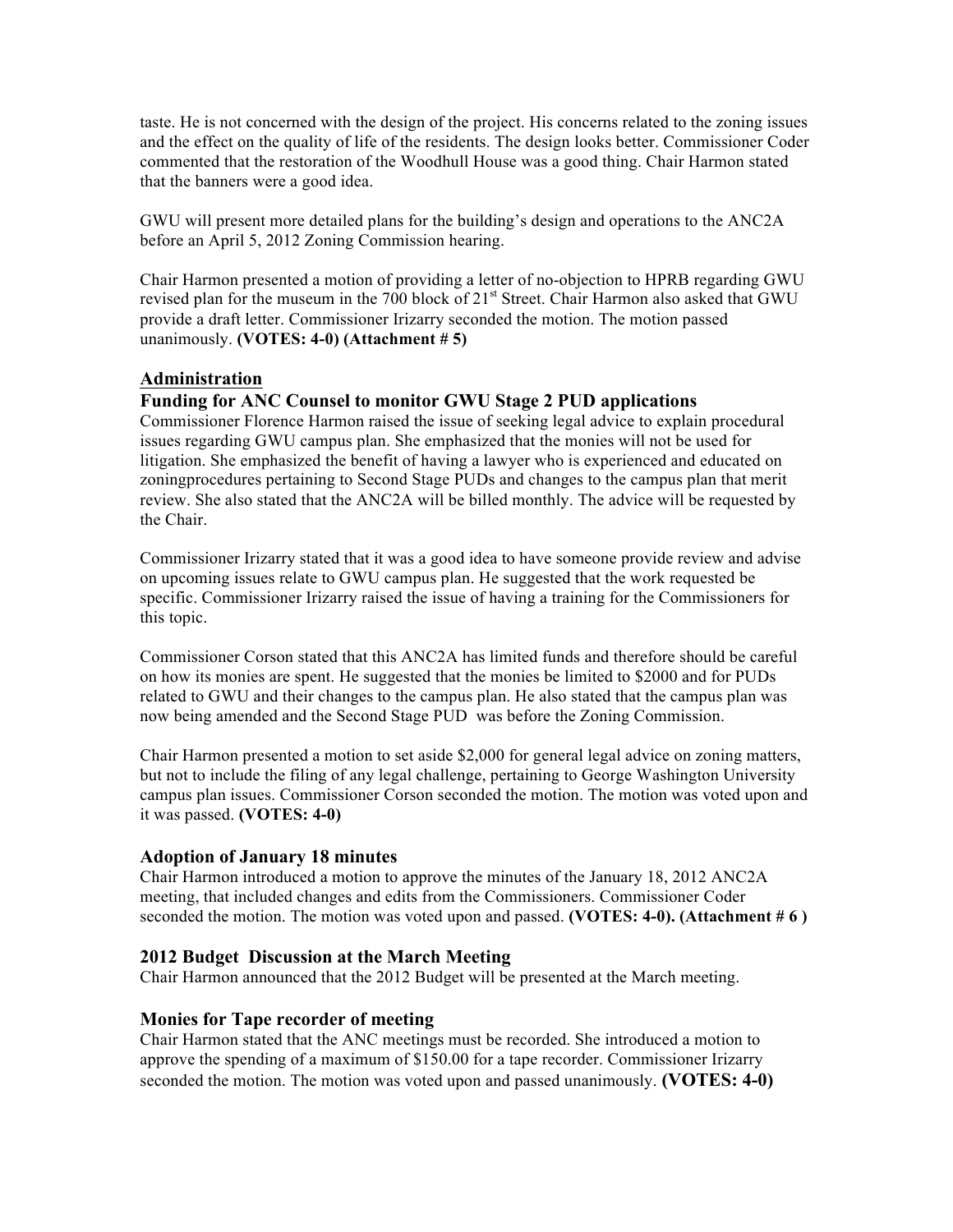#### **Changes to 2012 Meeting Calendar**

Chair Harmon introduced a resolution regarding the changes to the 2012 ANC2A Commission Meeting Calendar. There is a change of location for the October 17, 2012 meeting which will be held at St. Stephen's Martyr, 25<sup>th</sup> St. and Pennsylvania Avenue. Commissioner Coder seconded the motion. The motion was voted upon and passed. **(VOTES 5:0) (Attachment # 7 )**

### **Announcements from the Chair**

Chair Harmon announced the next ANC2A meeting will be held on March 21, 2012 at Heart House,  $24<sup>th</sup>$  and N Street, NW.

There being no further business, ANC2A Commission adjourned at 9:00 p.m.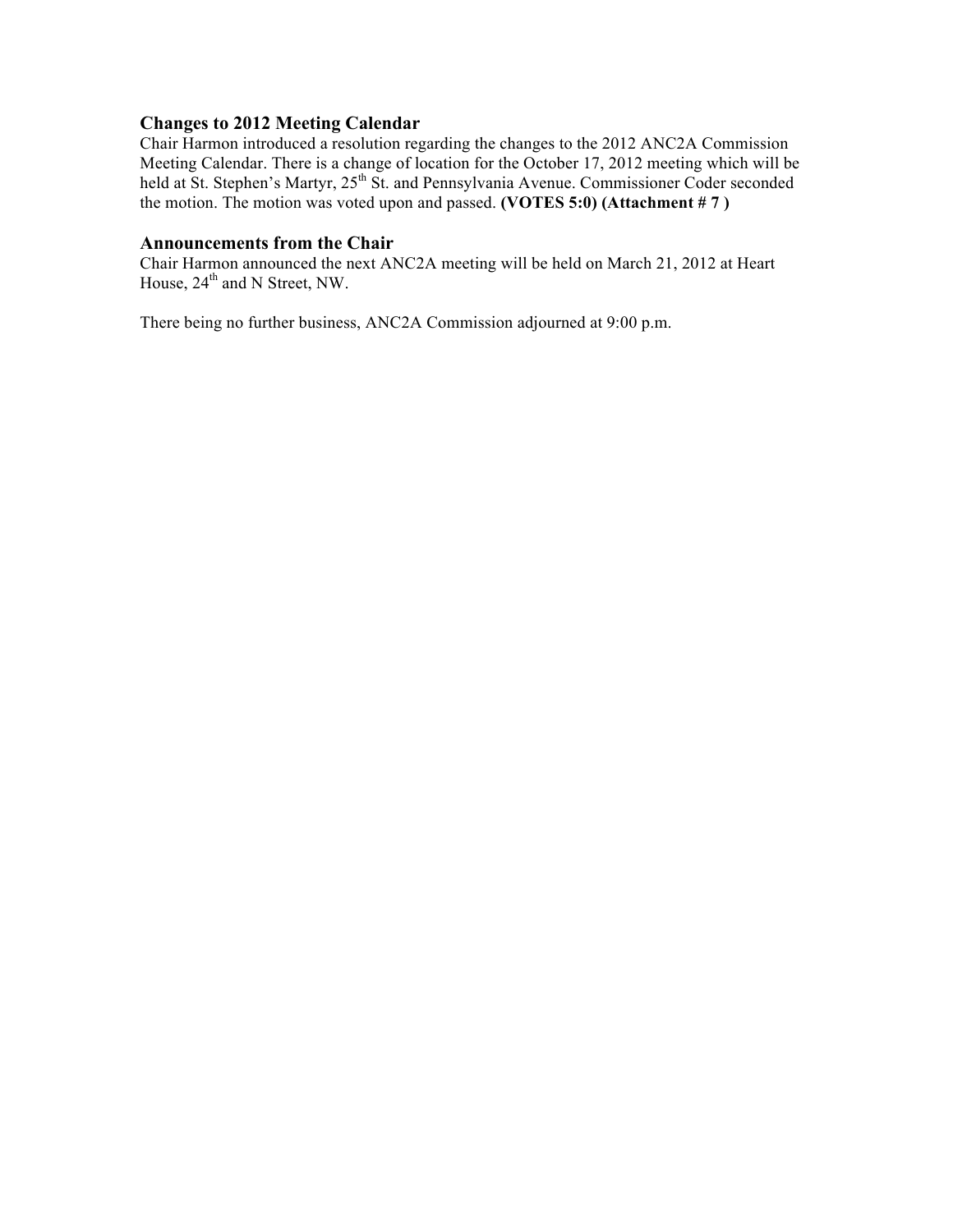**Attachment # 1 Farmers' Market 2012 application** 

**Attachment # 2 Request to DPR for completion of Francis Field improvements including adressing needs for safety lighting and signage**

**Attachment # 3 36th Marine Corps Marathon – October 28, 2012**

**Attachment # 4 DDOT public space application for 800 22nd Street (Square 55 – GWU Science & Engineering Hall) - 2 curb cuts, handicap ramps, sidewalks, curb, gutters)**

**Attachment # 5 Square 102 Update (Museum at 21st and G Streets)**

**Attachment # 6 Adoption of January 18 minutes**

**Attachment # 7 Changes to 2012 Meeting Calendar**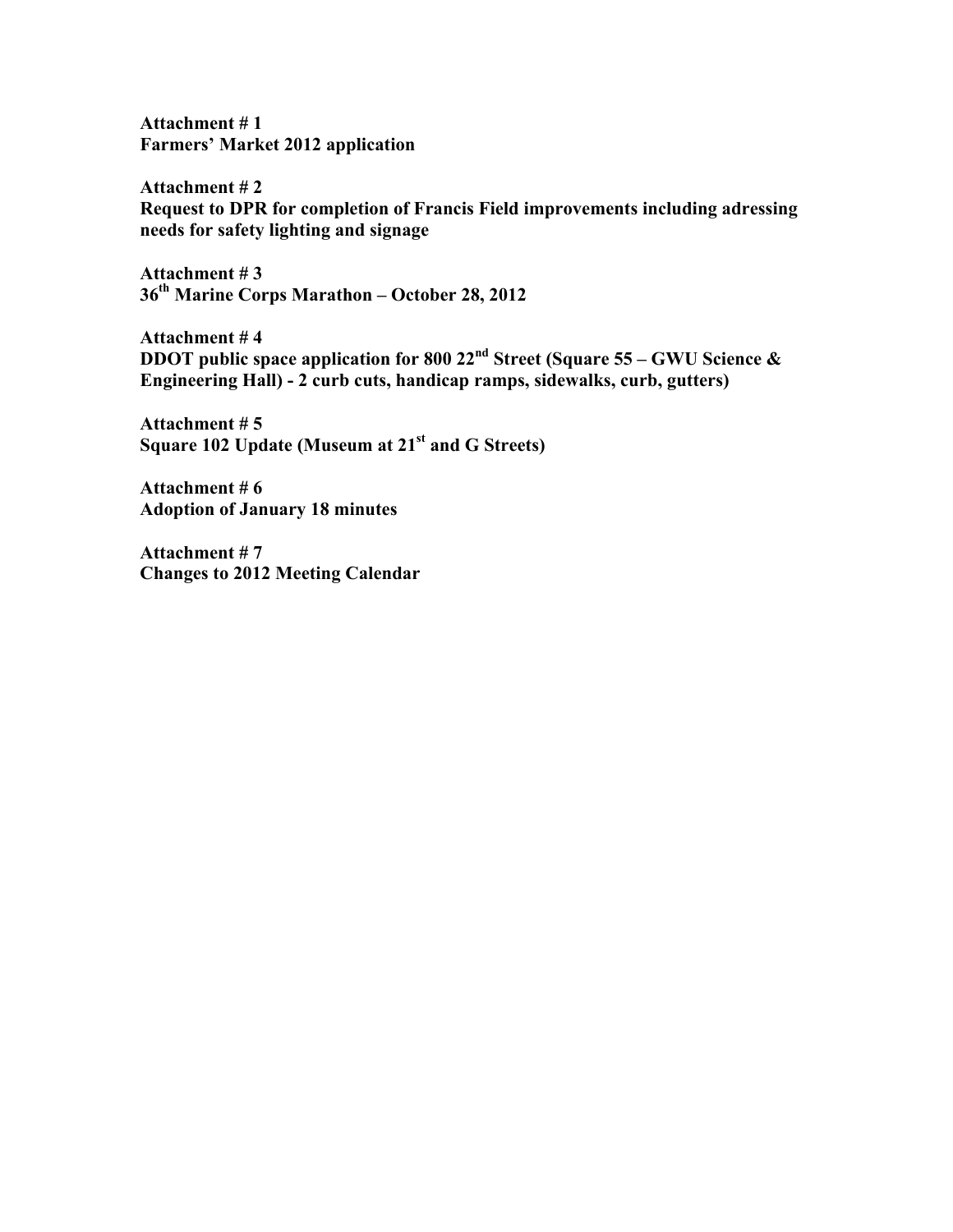# **ATTACHMENT # 1 - Foggy Bottom Farmers Market 2012 Application**

Government of the District of Columbia Foggy Bottom and West End Advisory Neighborhood Commission 2A



c/o West End Library 1101 24th St., N.W. Washington DC 20037

February 16, 2012

Ms. Laura Genello Markets and Program Manager FRESHFARM Markets P.O. Box 15691 Washington, DC 20003

#### **Re: Foggy Bottom Farmers' Market**

Dear Ms. Genello:

Thank you for attending the regular monthly meeting of ANC 2A on February 15, 2012 and for explaining to the commissioners and members of the public in attendance the planned reopening of the Foggy Bottom Farmers' Market this spring and the market's plans for the upcoming season. The commissioners are appreciative of the value that this market adds to our neighborhoods. They voted unanimously, a quorum of four of the six commissioners being present, to authorize this letter of support for your efforts.

Please let me know if I can be of further assistance.

ON BEHALF OF THE COMMISSION:

Sincerely,

Florence Harmon Chair

cc: ANC 2A Commissioners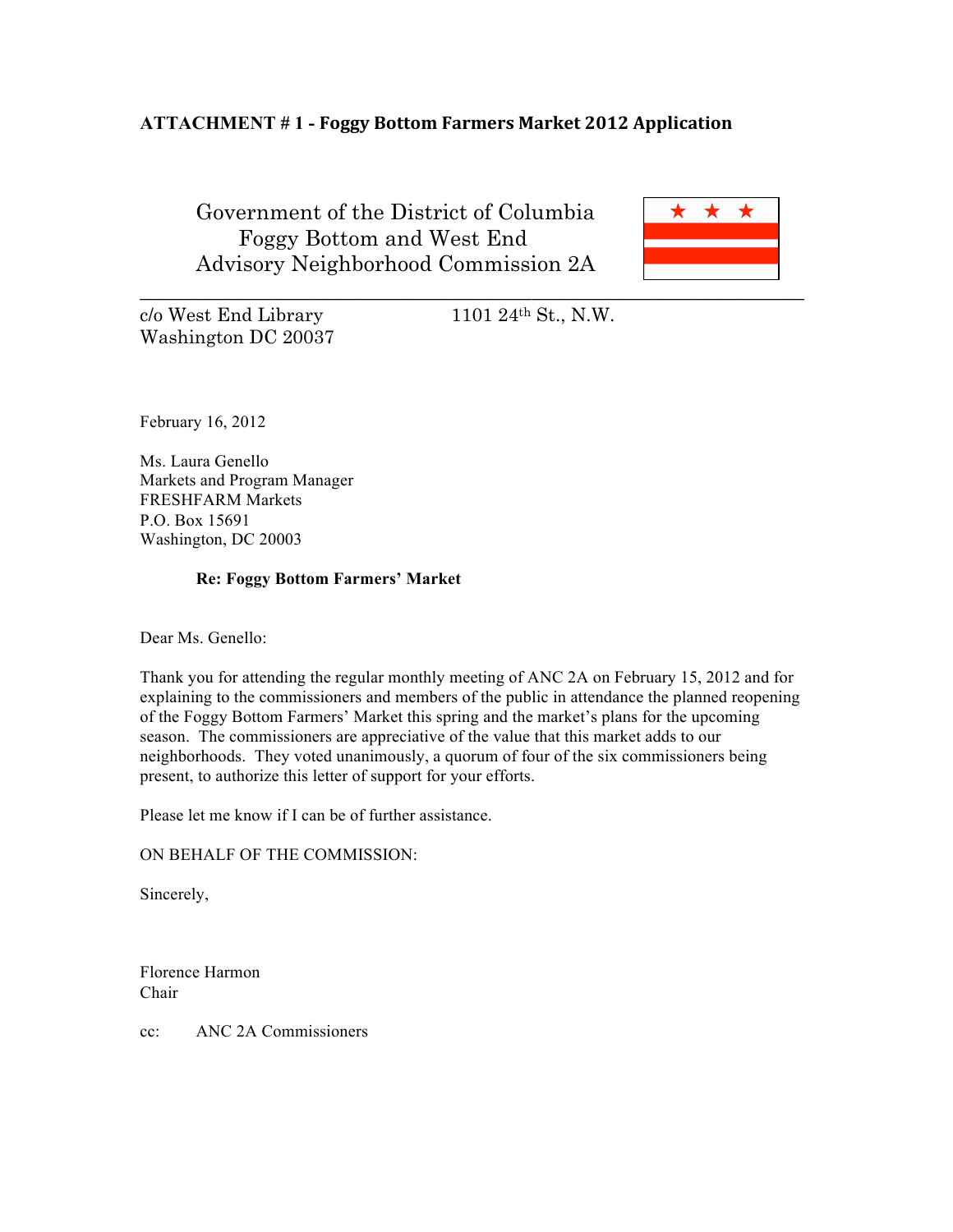

c/o West End Library 1101 24th Street NW Washington, DC 20037

February 16, 2012

Safety Matters Project Manager Aaron Rhones District Department of Transportationn Infrastructure Project Management Administration  $2000$   $14^{\text{th}}$  Street, NW, Suite 500 Washington, DC 20003

RE: Foggy Bottom Farmers' Market

Dear Mr. Rhones:

Its duly noticed, regular monthly meeting on February 18, 2012, with 4 of the 6 commisisoners present constituting a quorum, Advisory Neighborhood Commission 2A (ANC2A) voted unanimously (4-0) to support the Foggy Bottom Farmers' Market plan for the upcoming 2012 season.

Please let me know if I can be of further assistance.

ON BEHALF OF THE COMMISSION:

Sincerely,

Susana Barañano Executive Director Advisory Neighborhood Commission 2A (ANC2A)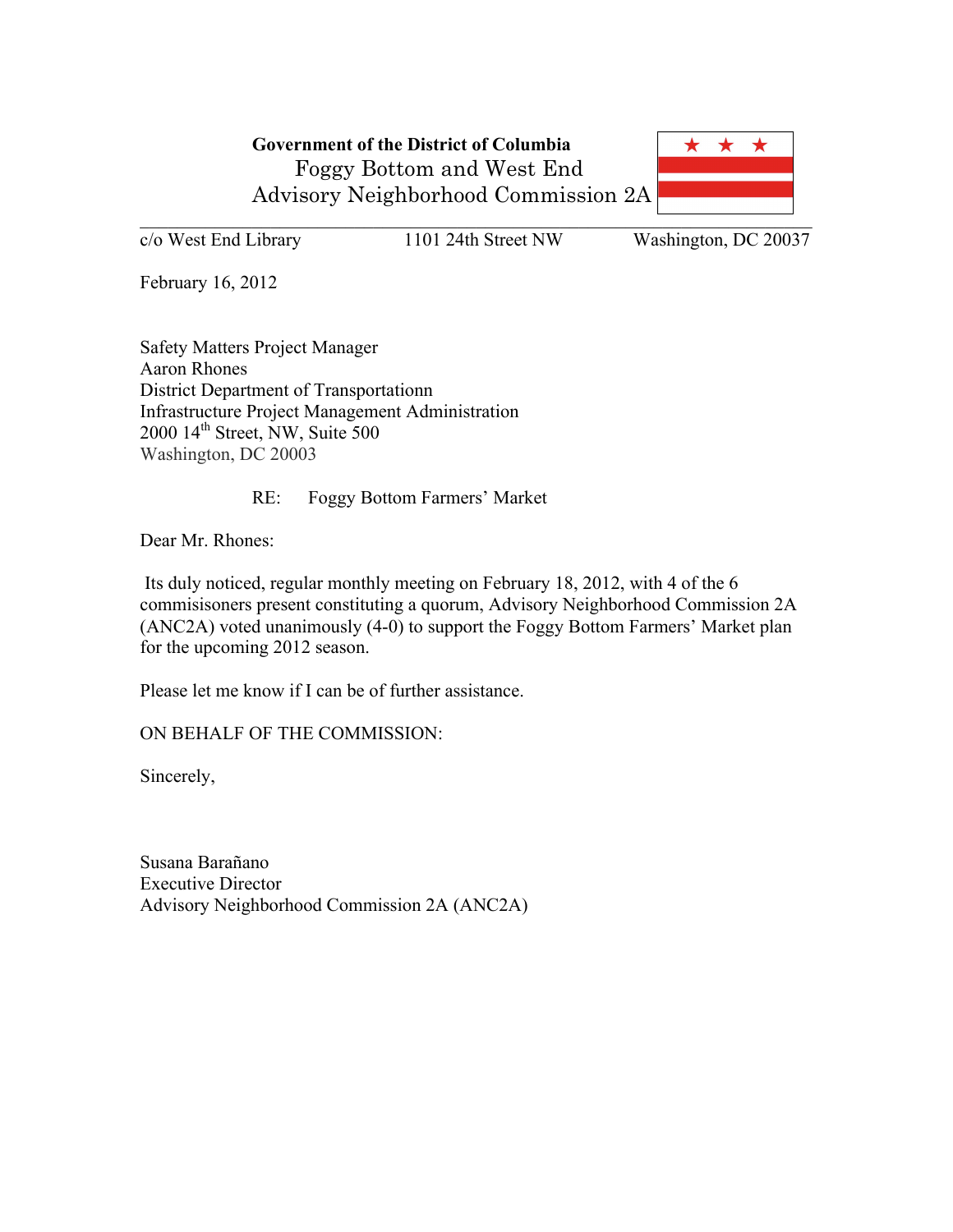# **ATTACHMENT #2 - Request to DPR for completion of Francis Field** improvements including adressing safety lighting

 Government of the District of Columbia Foggy Bottom and West End Advisory Neighborhood Commission 2A



c/o West End Library 1101 24th Street NW Washington, DC 20037

February 18, 2012 Jesus Aguirre

**Director** Department of Parks & Recreation  $3149$   $16^{\text{th}}$  Street, NW Washington, DC 20010

VIA: Email

RE: Resolution on Francis Field Renovation

Dear Mr. Aguirre:

Its duly noticed, regular monthly meeting on February 18, 2012, with 4 of the 6 commisisoners present constituting a quorum, Advisory Neighborhood Commission 2A (ANC2A) voted unanimously (4-0) on the following resolution regarding the Francis Filed Renovation:

WHEREAS, Francis Field is the largest recreational facility in the West End neighborhood, and

WHEREAS, the District of Columbia has made no renovation of this field with District funds in more than 10 years, and

WHEREAS, a private developer, encouraged by a neighborhood group, Friends of Francis Field, and ANC 2A were successful in having a landscape plan for Francis Field prepared by a leading landscape architect in 2008, and

WHEREAS, the Department of Parks and Recreation held three stakeholder meetings in 2008 relating to implementation of this architectural plan, and

WHEREAS, the Department of Parks and Recreation held a public meeting on the implementation of this plan on November 11, 2008, and

Whereas, this ANC voted in favor of the implementation of this plan on December 17, 2008, and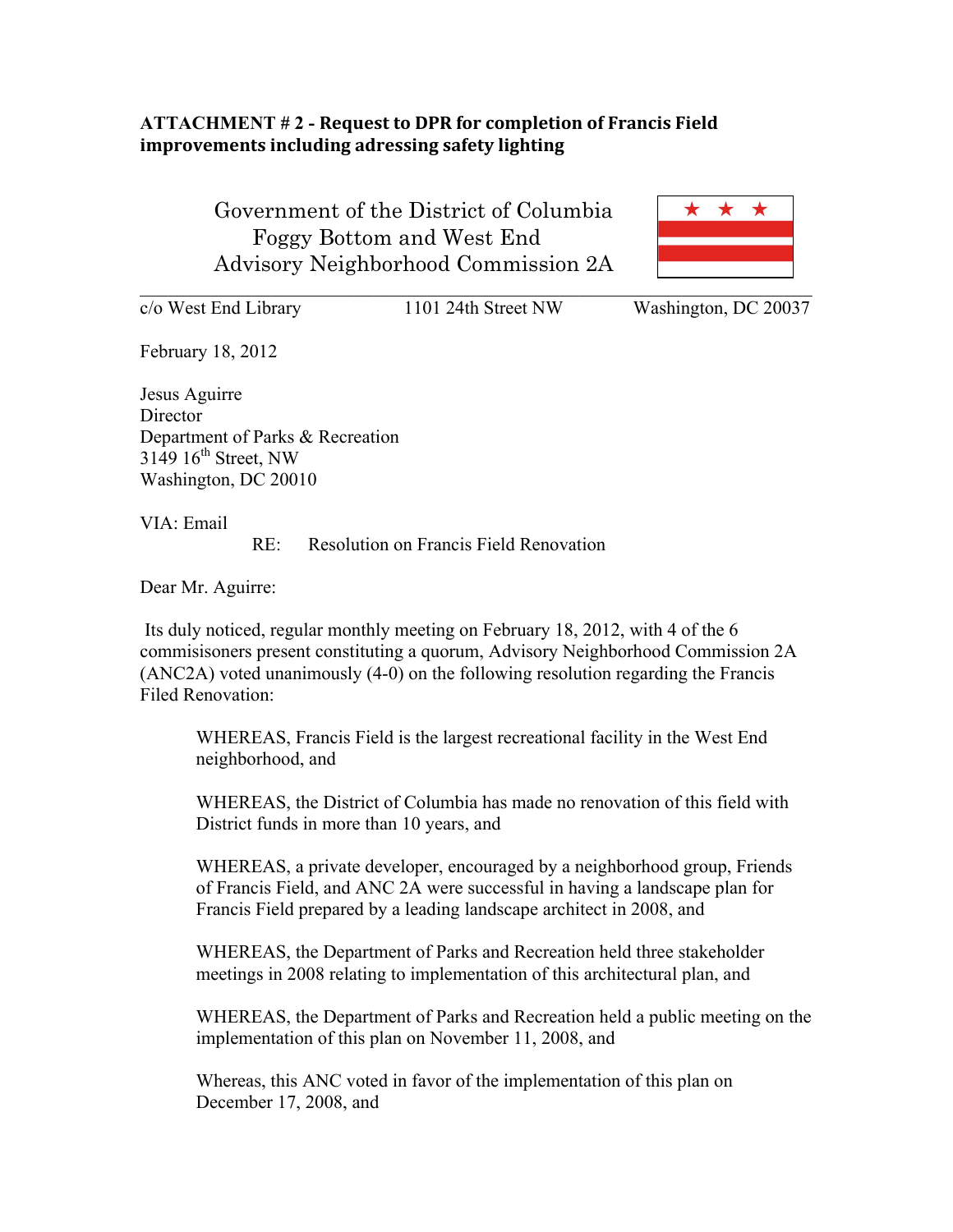WHEREAS, the architectural plan was presented to the U.S. Commission of Fine Arts on January 22, 2009, as a multi-phase plan, and approved by the U.S. Commission of Fine Arts on September 22, 2009, and

WHEREAS, Friends of Francis Field and ANC 2A were successful in having Charles E. Smith/Vornado, a developer, pay for and install \$350,000 worth of improvements to the field and streetscape at no cost to the public during calendar year 2010, and

WHEREAS, DPR notified ANC 2A and the office of Council Member Jack Evans, in writing, on October 2, 2009, that "The Department of Parks and Recreation (DPR) will be responsible for the implementation of the remainder of the site improvements outlined in the park master plan" but has not yet implemented any of the planned improvements, and

WHEREAS, DPR notified the group West End Dogs on October 25, 2010, that a dog park was approved for the northern section of Francis Field after a Water and Sewer Authority project is to be completed, and

WHEREAS, the Water and Sewer Authority project is now underway,

THEREFORE, BE IT RESOLVED THAT THIS ANC2A respectfully requests DPR to fulfill its written promises to implement the Francis Field master plan, and to schedule both the dog park and the Francis Field plan implementation in consultation with this ANC.

BE IT FURTHER RESOLVED THAT THIS ANC2A believes that the scheduling of the dog park and field improvements coterminously would result in maximum efficiency and minimal disruption to the users of the field.

Attached to this resolution are letters from DPR dated October 2, 2010, October 25, 2010, and the landscape master plan submitted by DPR and approved by the U.S. Commission of Fine Arts.

#### ON BEHALF OF THE COMMISSION,

Respectfully submitted,

Florence Harmon Chair

cc: Council Member Jack Evans, Ward 2 Council Member Tommy Wells, Ward 6 Chair of Committee on Parks, Recreation and Planning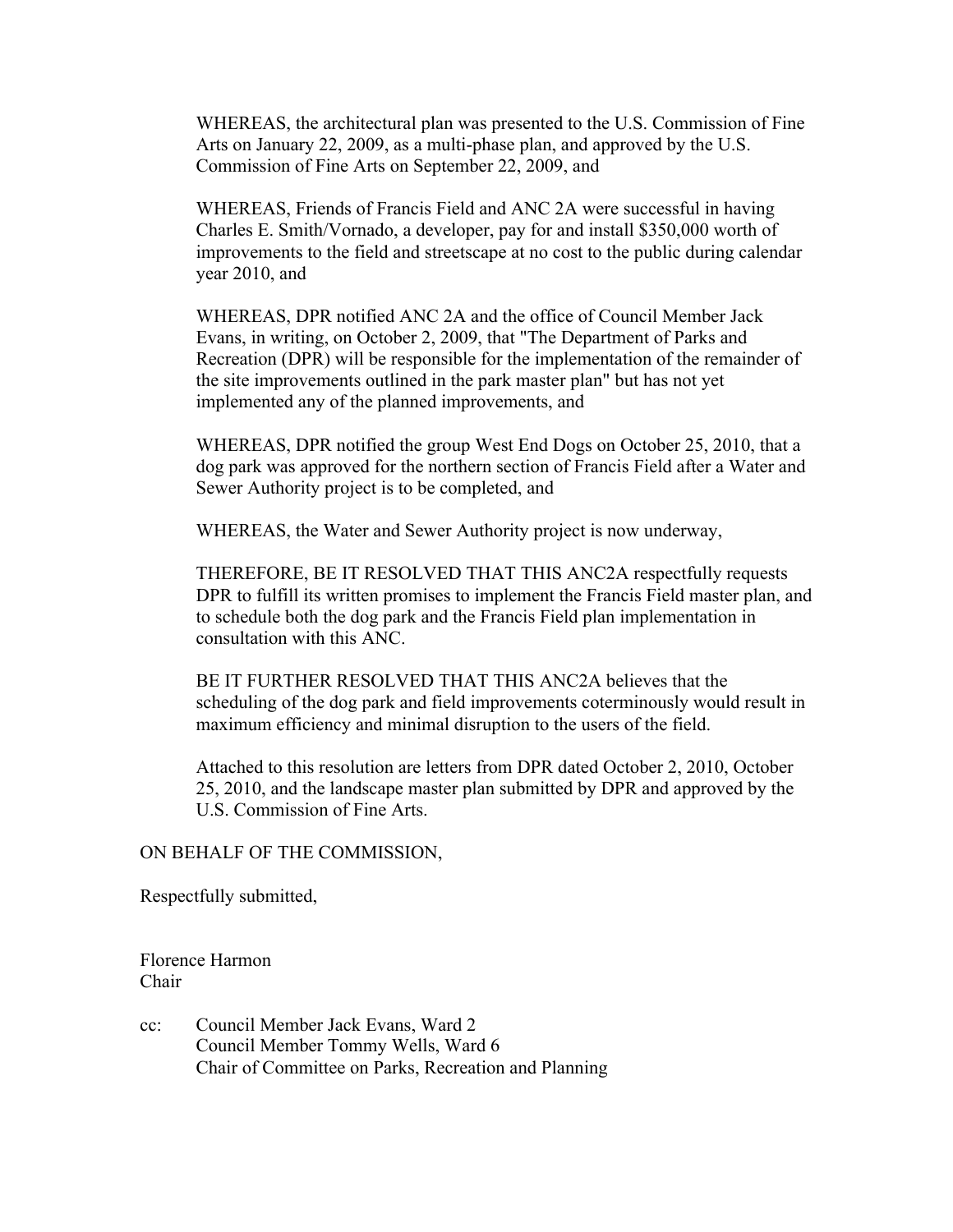# **ATTACHMENT # 3 - 36th Marine Corps Marathon – October 28, 2012**

\* \* Government of the District of Columbia Foggy Bottom and West End Advisory Neighborhood Commission 2A

 $\mathcal{L}_\text{max}$  , and the contribution of the contribution of the contribution of the contribution of the contribution of the contribution of the contribution of the contribution of the contribution of the contribution of t  $\overline{c}/\overline{o}$  West End Library 1101 24th Street NW Washington, DC 20037

February 18, 2012

Millicent D. Williams, Chair Mayor's Special Events Task Group Homeland Security and Emergency Management Agency 2720 MLK, Jr. Avenue, S.E. Washington, DC 20032

Re:  $36<sup>th</sup>$  Annual Marine Corps Marathon – October 28, 2012

Dear Ms. Williams:

At its regular monthly meeting, duly noticed and with a quorum present, Advisory Neighborhood Commission 2A (ANC2A) heard a presentation of the plans for the  $36<sup>th</sup>$ annual Marine Corps Marathon, to be held October 28, 2012. The Commission reviewed the planned route through its jurisdiction and found no hazard to the peace and convenience of our neighborhoods. We therefore recommend your support for this event.

Sincerely,

Susana Barañano Executive Director Advisory Neighborhood Commission 2A (ANC2A)

cc: Council Member Jack Evans, Ward 2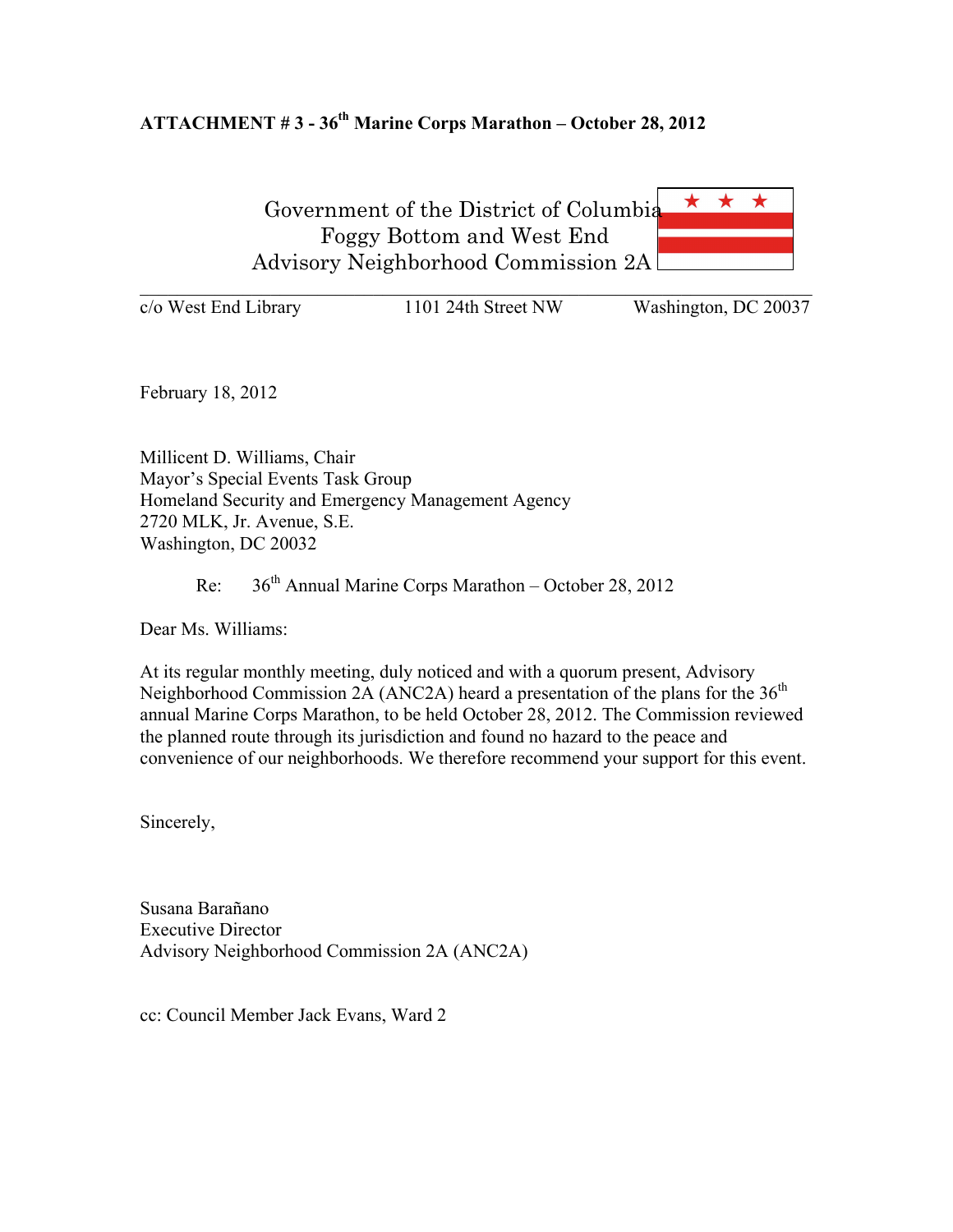

c/o West End Library 1101 24th Street NW Washington, DC 20037

February 18, 2012

Isabelle Thompson Operations Coordinator Marine Corps Marathon PO Box 188 Quantico, VA 22134

Dear Ms. Thompson:

Thank you for your presentation to the members and constituents of Advisory Neighborhood Commission 2A (ANC2A) February 18<sup>th</sup>. Enclosed is the letter of support that you requested.

Please let me know if I can be of further service.

Sincerely,

Susana Barañano Executive Director Advisory Neighborhood Commission 2A (ANC2A)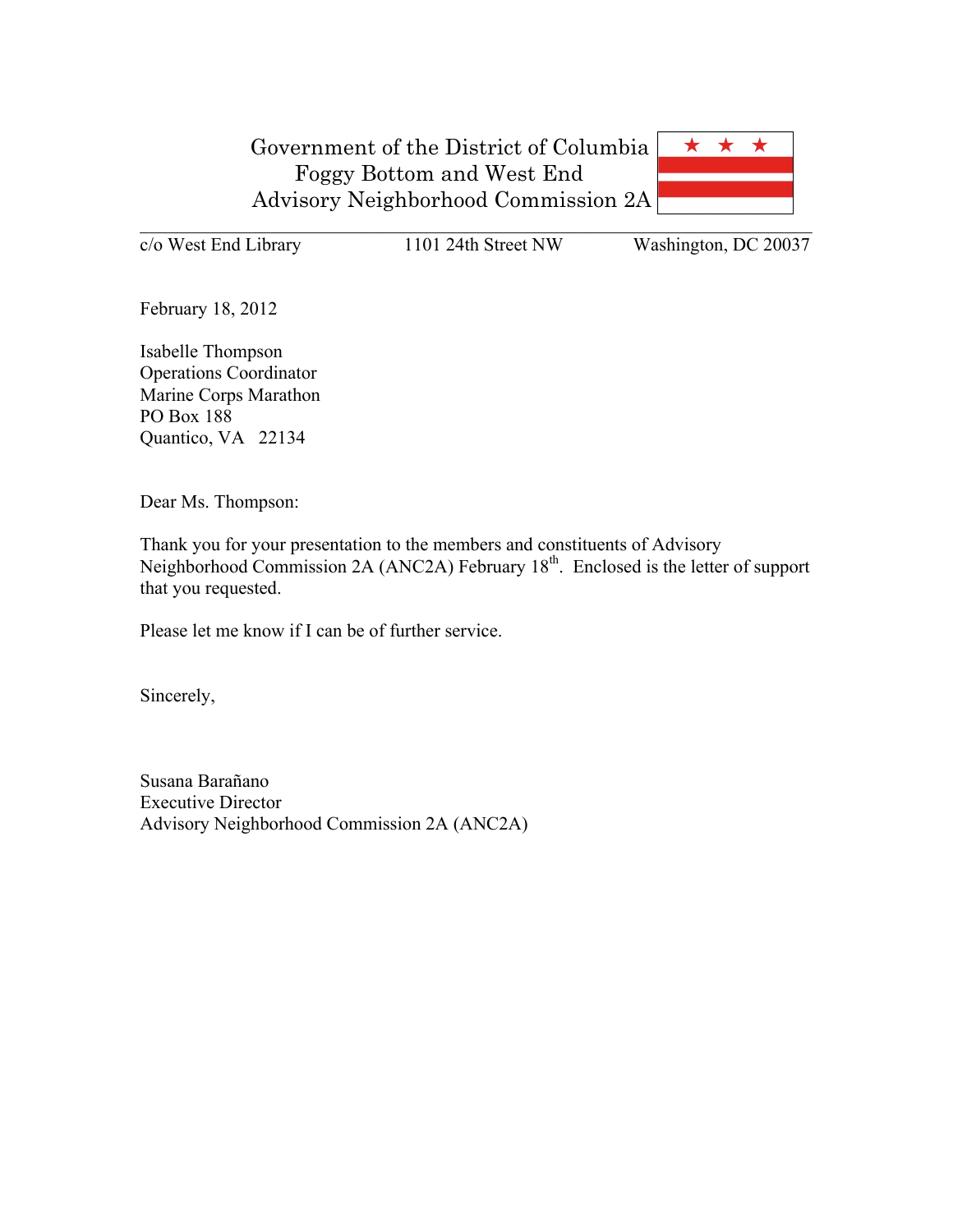**ATTACHMENT # 4 - DDOT public space application - 800 22nd Street (Square 55 – GWU Science & Engineering Hall) - 2 curb cuts, handicap ramps, sidewalks, curbs, gutters)**

Government of the District of Columbia Foggy Bottom and West End Advisory Neighborhood Commission 2A



 $c/\text{o}$  West End Library 1101 24<sup>th</sup> St., N.W. Washington DC 20037

February 16, 2012

Katrina Harrison Coordinator, DDOT Public Space Committee District Department of Transportation 1100  $4^{\text{th}}$  Street S.W. /  $2^{\text{nd}}$  Floor Washington, DC 20024

> Re: DDOT public space application for 800  $22<sup>nd</sup>$  Street (Square 55 – GWU) Science & Engineering Hall) - 2 curb cuts, handicap ramps, sidewalks, curb, gutters)

Dear Ms. Harrison:

At its regularly scheduled meeting on Wednesday, February 15, 2012, the Foggy Bottom & West End Advisory Neighborhood Commission 2A (ANC 2A), the Commission voted unanimously, a quorum of four of the six commissioners being present, to not object to this application. However, the Commission notes that the Applicant, George Washington University, represented to the Commission at this meeting that the park, located in this complex, will be open to the public twenty-four hours per day. While this park is not located on public property, this representation was important to the Commission in making their determination not to object to this application.

ON BEHALF OF THE COMMISSION:

Sincerely,

Florence Harmon Chair

cc: ANC 2A Commissioners Susi Cora, GW University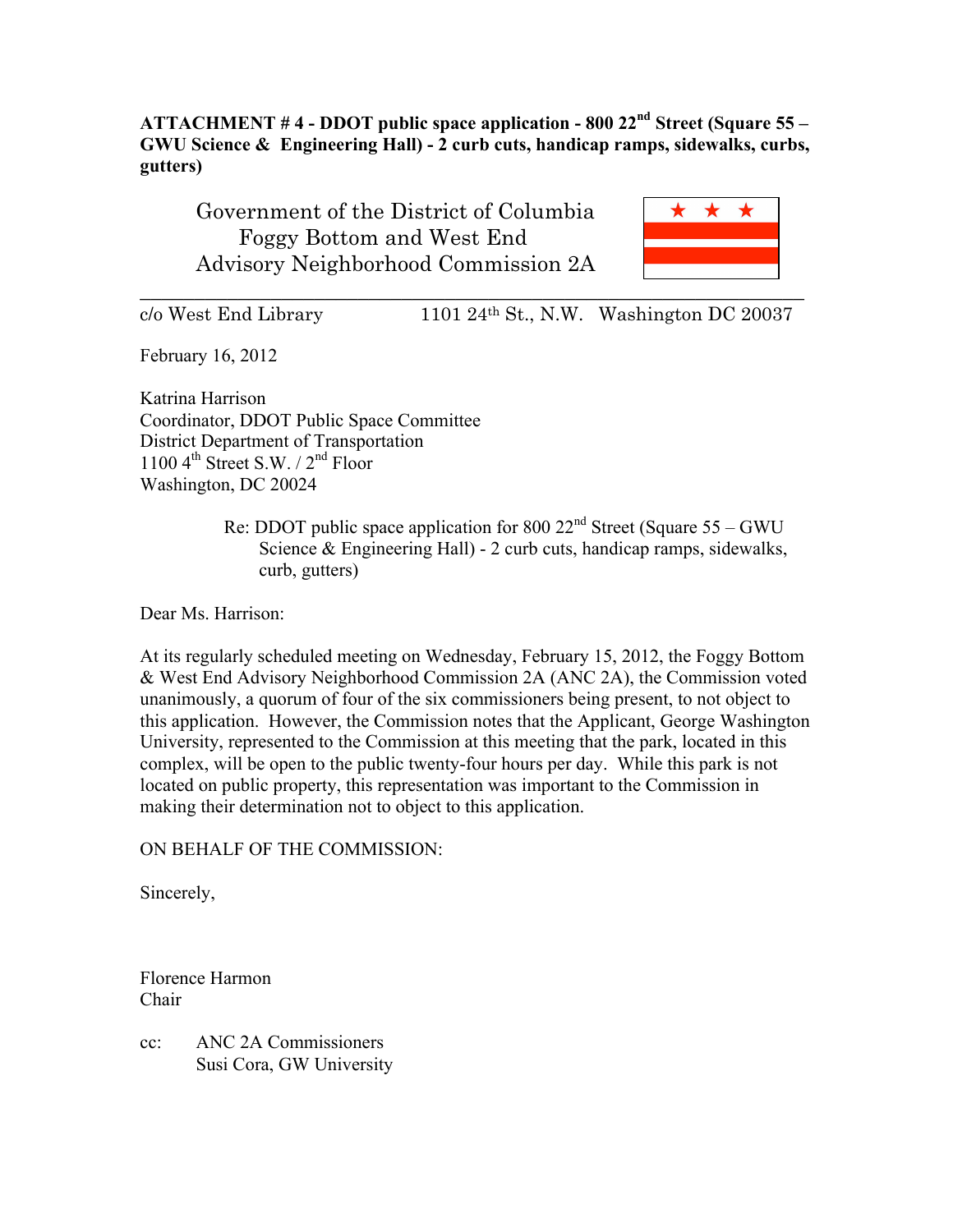# Government of the District of Columbia Foggy Bottom and West End Advisory Neighborhood Commission 2A



c/o West End Library

1101 24th St., N.W.

Washington DC 20037

February 16, 2012

Katrina Harrison Coordinator, DDOT Public Space Committee District Department of Transportation 1100 4th Street S.W. / 2<sup>nd</sup> Floor Washington, DC 20024

> Re: DDOT public space application for 800  $22<sup>nd</sup>$  Street (Square 55 – GWU Science & Engineering Hall) - 2 curb cuts, handicap ramps, sidewalks, curb, gutters)

Dear Ms. Harrison:

At its regularly scheduled meeting on Wednesday, February 15, 2012, the Foggy Bottom & West End Advisory Neighborhood Commission 2A (ANC 2A), the Commission voted unanimously, a quorum of four of the six commissioners being present, to not object to this application. However, the Commission notes that the Applicant, George Washington University, represented to the Commission at this meeting that the park, located in this complex, will be open to the public twenty-four hours per day. While this park is not located on public property, this representation was important to the Commission in making their determination not to object to this application.

ON BEHALF OF THE COMMISSION:

Sincerely,

Frencettama

Florence Harmon Chair

cc:

ANC 2A Commissioners Susi Cora, GW University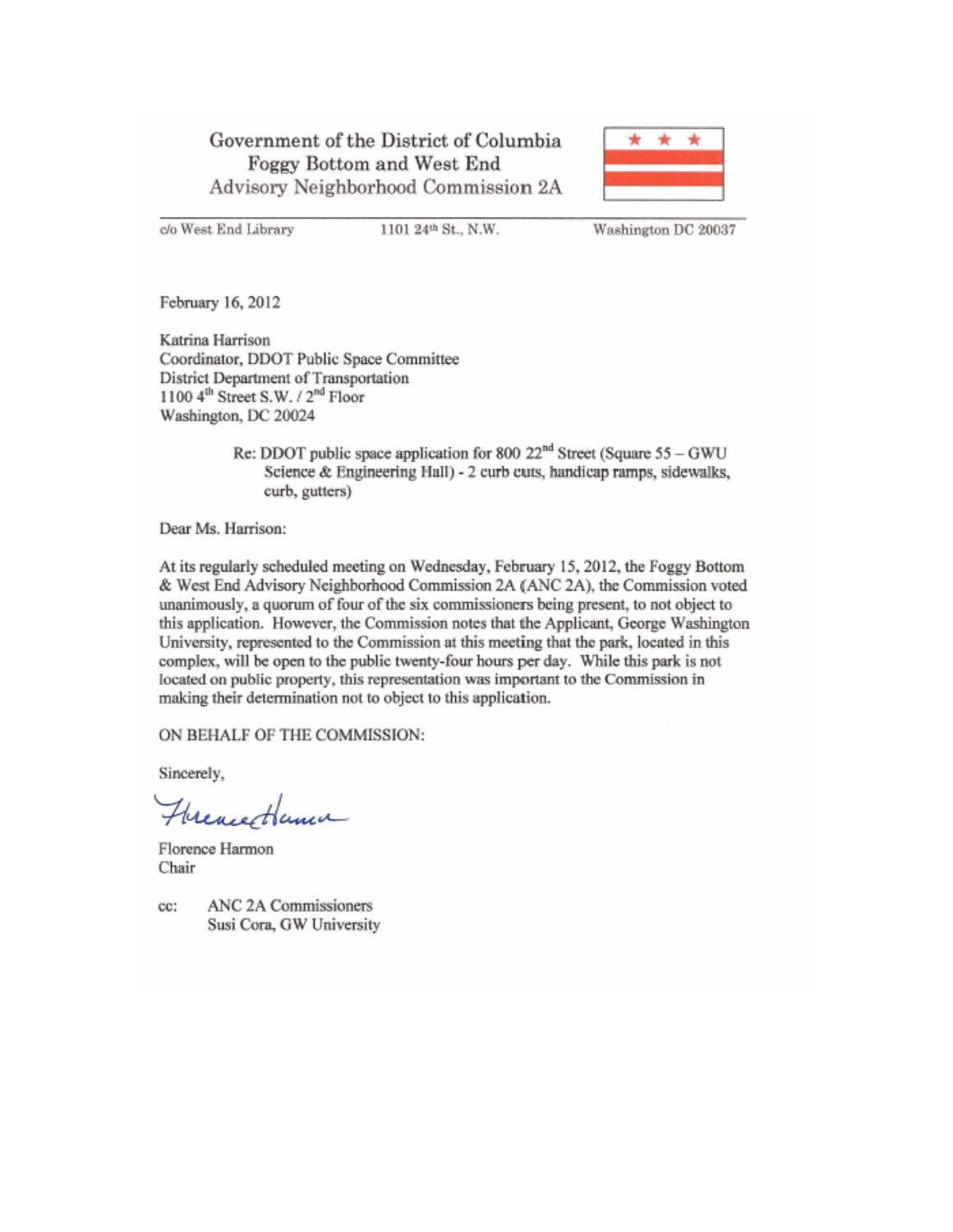**ATTACHMENT # 5 - - Adoption of January 18 minutes**